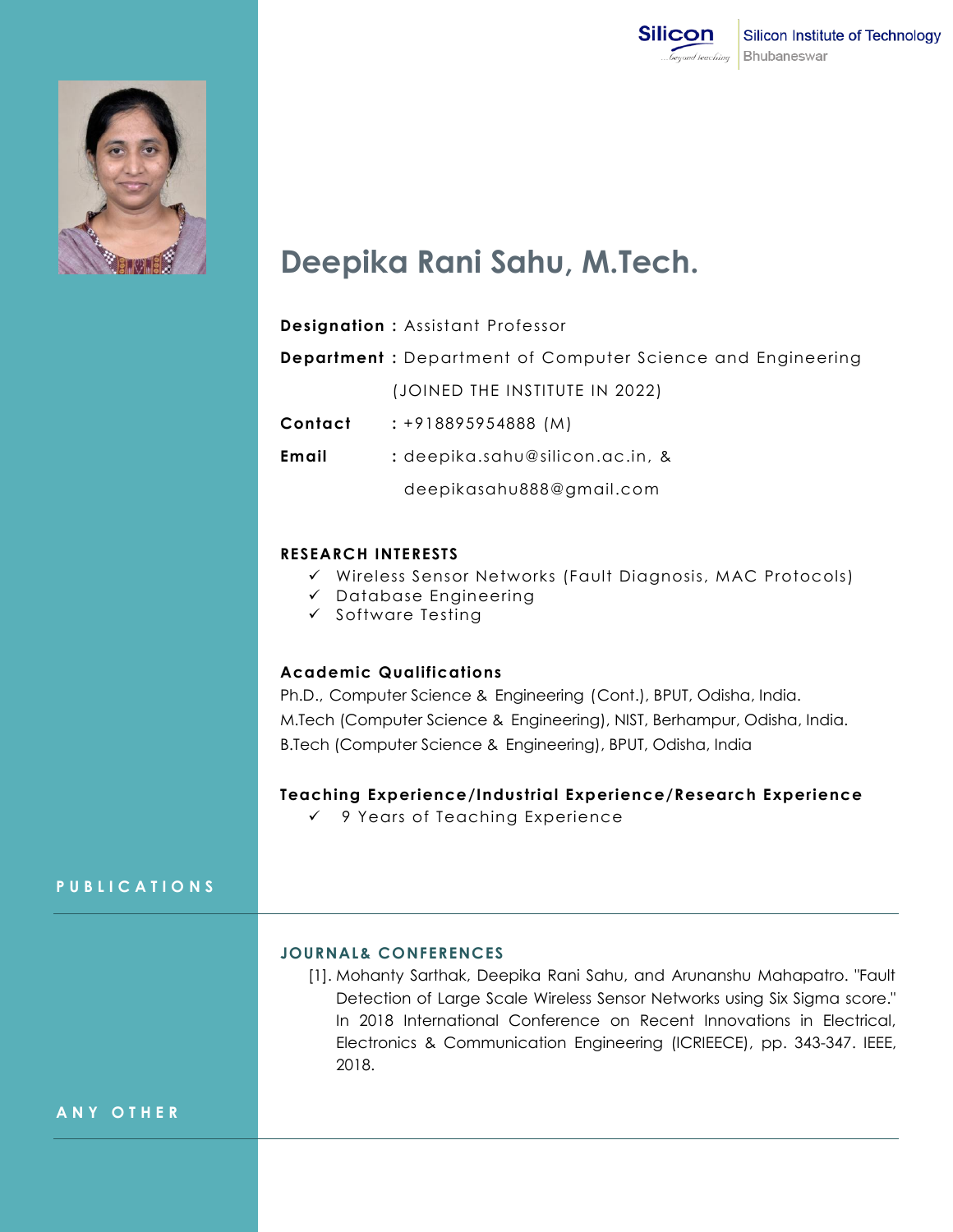## **PROFESSIONAL CERTIFICATIONS**

ORACLE Certified Associate (OCA), Paper-1 Cleared.

## **WORKSHOPS SEMINAR CONFERENCE ATTENDED**

- AICTE Training and Learning(ATAL) Academy Online Elementary FDP on "Sensor Data Analytics" from 29th November to 3rd December 2021 at IIIT Kottayam.
- AICTE Training and Learning(ATAL) Academy Online FDP on "Internet of Things(IoT)" from 14th December to 18th December 2020 at NIT Meghalaya.
- Two Day Workshop on "Aligning Yourself to the Publishing Process" at Elsevier on 24th July, 2020.
- Webinar on "Online Teaching Tips And Tools", conducted by Department of Computer Science & Engineering Bennett University, Greater Noida, India held on 17th July 2020.
- Attended Webinar series on "Innovative Applications of Internet of Things and Machine Learning", from 14th July – 15th July 2020.
- Webinar on "Virtual Labs: Effective Tool for Teaching and Learning", organized in association with AICTE & Virtual Lab, Centre for System Design, NITK Surathkal held on 10th July 2020.
- One Week Faculty Development Programme on "AI and Machine Learning", Jointly organized by E& ICT Academies at PDPM IIITDM Jabalpur, NIT Warangal, MNIT Jaipur, NIT Patna, 23rd December – 27th December 2019.
- One Week Faculty Development Programme "Deep Learning & Applications", Jointly organized by E& ICT Academies at IIT Roorkee, PDPM IIITDM Jabalpur, NIT Warangal, MNIT Jaipur, NIT Patna, 9th December-13th December 2019.
- One Week Faculty Development Programme on "Python Programming with Industry Perspective", Jointly organized by E& ICT Academies at PDPM IIITDM Jabalpur, NIT Warangal, MNIT Jaipur, NIT Patna, 2nd December-6th December 2019.
- Workshop on Academic Leadership, organized by National Institute of Science & Technology (Autonomous) during 15th – 17th July, 2019.
- Short-Term course on "Introduction to Programming: A Pedagogical Approach", conducted by E & ICT Academy, IIT Kanpur from 17th June to 21st June 2019.
- One week FDP on "Embedded Systems & Interfacing Hands-on", jointly organized by E & ICT at MNIT Jaipur, NIT Patna, and IIITDM Jabalpur from 10th June -14th June 2019.
- One week FDP on "Deep Learning & Applications", jointly organized by E & ICT IIT Roorkee, MNIT Jaipur, NIT Patna, and IIITDM Jabalpur from 27th May – 31st May 2019 at NIST, Berhampur.
- FDP on Artificial Intelligence and Machine Learning by E&ICT Academy, IIT Roorkee, 17th Dec-21st Dec, 2018.
- Workshop on Artificial Intelligence And Deep Learning organized by **Bennett**

University and NIST, Berhampur, 1st September – 3rd September, 2018.